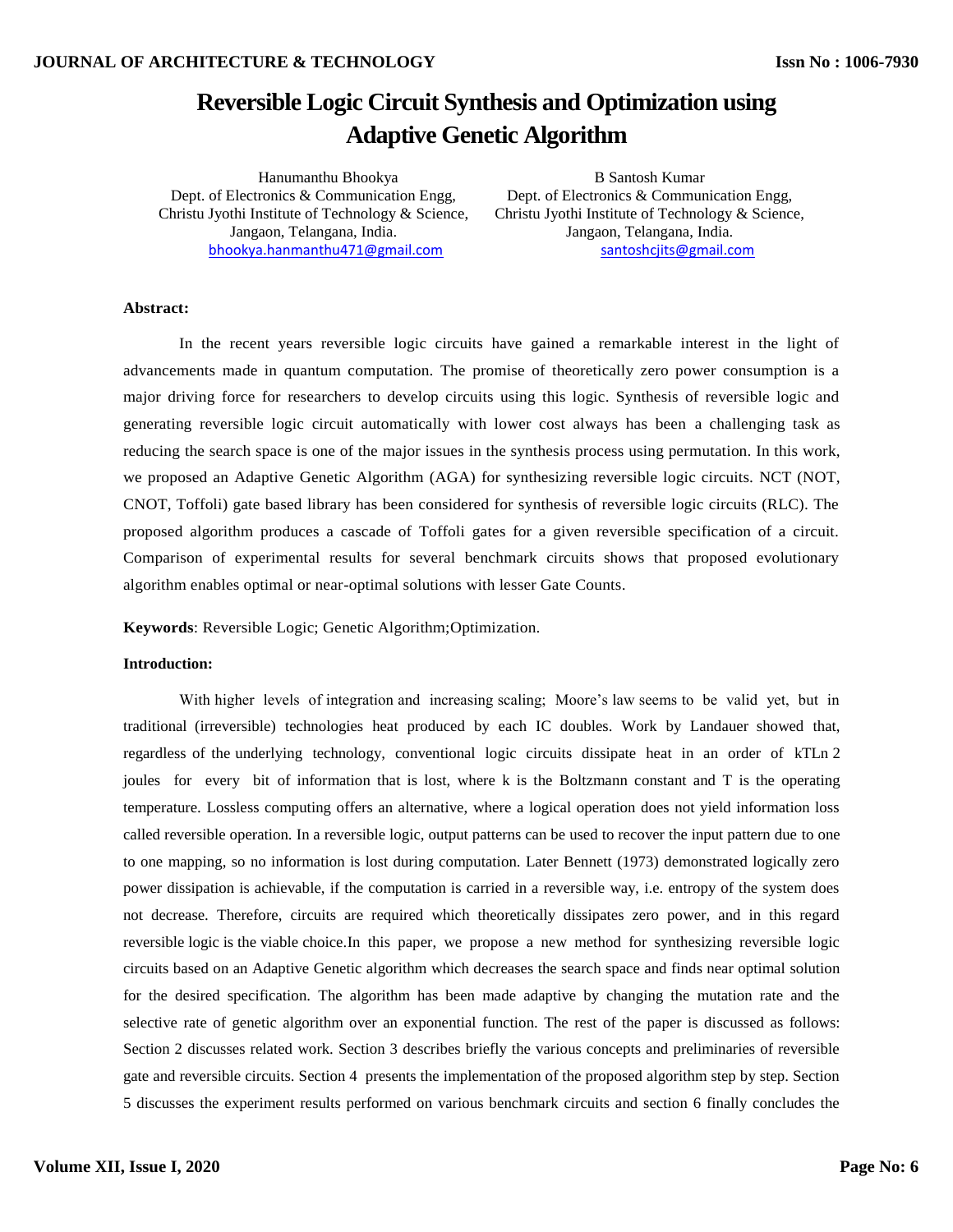#### **Related Work:**

Reversible logic has applications in various domains such as Low power VLSI, Fault tolerant designs, quantum computing, nanotechnology, DNA computing, optical computing, cryptography and informatics. Study of reversible logic gates and their physical realization has gained much interest, but theories for its synthesis are not well developed. Toffoli<sup>4</sup>, Feynman<sup>5</sup>, Fredkin<sup>6</sup> and Peres<sup>7</sup> are the most commonly used fundamental reversible gates. Various methods used by the researchers for synthesis of reversible logic circuits that includes: Search method using graph theory (DFS and BFS)<sup>8</sup>, Exclusive-Or Sum of Product (ESOP) method<sup>9</sup>, Cycle based<sup>10</sup>, Decision Diagram based<sup>11</sup> etc. The synthesis of Reversible Logic Circuit (RLC) using DFS/BFS and EOSP are not optimum in terms of quantum cost  $(QC)$  and/or gate count  $(GC)$  as they stick into local minima. Shende et al.<sup>12</sup> proposed an optimal synthesis method for reversible circuit synthesis, which works only for small circuits. For larger circuits this algorithm fails to provide optimal solutions. Agrawal et al.<sup>13</sup> presented an algorithm that makes use of positive- polarity Reed–Muller (PPRM) expansion to synthesize a reversible function and generates a network of Toffoli gates.

A technique like evolutionary algorithm is an alternative way to address the optimization problem. Currently, few works have been done to synthesize reversible logic circuits using evolutionary algorithms. Lukac et al.<sup>14</sup> proposed an automated synthesis of reversible circuit using Genetic Algorithm is proposed. Here main emphasis is given on problem encoding which results in providing better solutions. Datta et al.<sup>15</sup> introduced a PSO (Particle Swarm Optimization) based search techniques for synthesis of a reversible logic circuit. The algorithm works to obtain a near optimal solution without exploring the entire search space. Li et al.<sup>16</sup> proposed a best-path search algorithm based on ACO (Ant Colony Optimization) for reversible logic synthesis. This method is suitable for handling large reversible functions and efficiently generates either optimal or near-optimal circuit with less gate count. Much work has been done to synthesize reversible logic circuits and the preliminary results are encouraging, but there is a huge scope of improvement as the number of gates to realize a reversible circuit are still large. Hence, to improve effectiveness and efficiency, this paper used an Adaptive Genetic Algorithm (GA) based approach to synthesize a reversible logic circuit, with the objective of providing less Gate Count within a reasonable time.

#### **Preliminaries:**

**Reversible Function**: An *n*-input, *n*-output function  $f(x_1, x_2, ..., x_n)$  of *n* variable is a reversible function if it maps distinct input to distinct output, i.e. a *n* \* *n* bijective function mapping between input and output. For *n* inputs  $2^{n}$ ! (n  $\times$  n) reversible gates are possible. In general a truth table or a permutation can be used to represent a reversible function

**Generalized Toffoli gate:** The Toffoli gate is widely used universal reversible gate. For the set of input variables  $X = \{x_1, x_2, \ldots, x_{n+1}\}$ the generalized Toffoli gate can be represented as TOF(C;T) or  $C<sup>n</sup> NOT(x<sub>1</sub>, x<sub>2</sub>,..., x<sub>n+1</sub>)$ . A past control Toffoli gate inverts the value of target line if all the control lines feed to 1, and passes the values on control lines unchanged. A negative control Toffoli gate inverts the value of the target line if all the control lines feed to 0, and passes the values on control lines unchanged. For  $n \square 0$ , a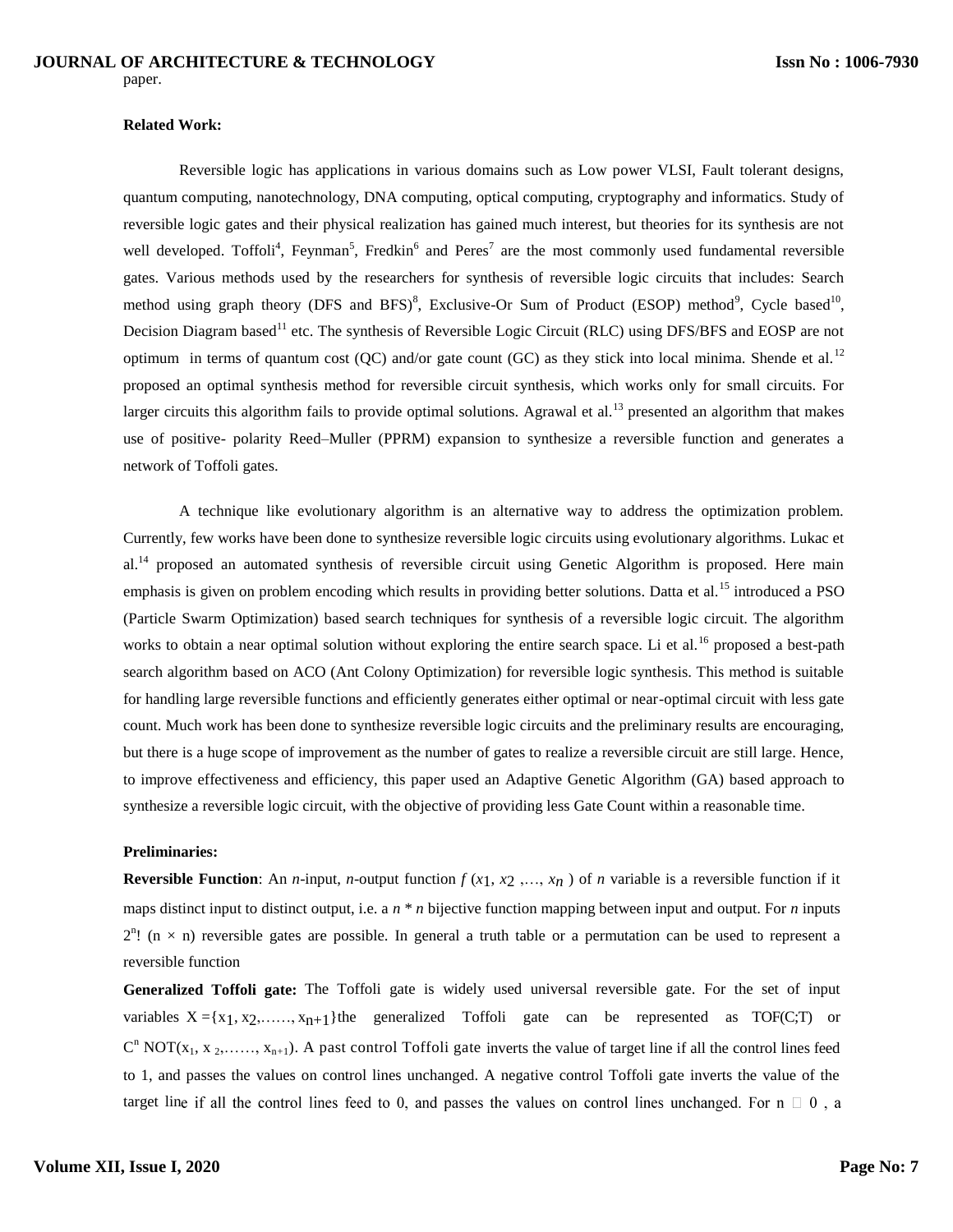## **JOURNAL OF ARCHITECTURE & TECHNOLOGY**

generalized Toffoli gate is known as NOT gate which has no control lines. For  $n \Box 1$ , the CNOT gate also known as Feynman gate with single control line, is a 2- input reversible gate which works on the following principle; first input (control input) is passed to the output directly while the second input (target input) is inverted only if the control input is '1'. For  $n = 2$ , the  $C^2 NOT$  gate commonly known as Toffoli gate with two control lines. Here the first two inputs are passed to the outputs directly while the third input is inverted to the output only if the first two inputs are set, i.e. '1'. These three gates compose the universal NCT library. The three gates are illustrated in Fig.1



Fig. 1. An example of RLC

**Gate Count (GC):** The number of reversible or quantum gates needed to realize a circuit is the GC of that circuit. GC is used to compare the designs where all the gates are similar in size and type. The reversible logic circuit shown in Fig.1 has a Gate Count of 3

**Genetic Algorithm (GA):** GA is a search heuristic and an optimization algorithm that follows the mechanism of natural evolution. GAs belongs to the larger class of evolutionary algorithms, which generate solutions to optimization problems using techniques inspired by natural evolution. Inheritance, mutation, selection, and crossover are the basic building block of GA. In each generation epoch, every individual in the population is evaluated based on fitness value; multiple individuals are stochastically selected from the current population, based on their fitness, and modified to form a new population. The new population is then used in the next iteration of the algorithm.

**The Proposed Algorithm:** In this section, an algorithm to optimize a given reversible circuit using the GA is proposed. The Genetic Algorithm (GA) formulation of any problem must consider ways to represent the solution, compute the fitness of solutions, and carry out crossover and mutation operations.

**Solution Representation:** Before using the GA to optimize a reversible logic circuit, it has to be coded as a string, which is called a chromosome. To code a circuit, we have to select a representation scheme for it. In this research, cascade style for circuit representation is used. The approach used in the present work can be applied to solve the synthesis problem with respect to any reversible gate library. However, we have used generalized Toffoli gates as the target gate library in the implementation (NOT and CNOT gates are special cases of generalized Toffoli gates). For the sake of conciseness in representation, an n-input generalized Toffoli gate can be represented by an integer. First position in the string represents the location of target line, and the subsequent positions are to represent control inputs. For instance in Fig. 2(a), first integer in the string is 2 so line 2 represents a target line and second integer is also 2 represents no control line, which is nothing but a NOT gate. Similarly CNOT and Toffoli gates are represented in Fig.2 (c) and Fig.2 (e) respectively.

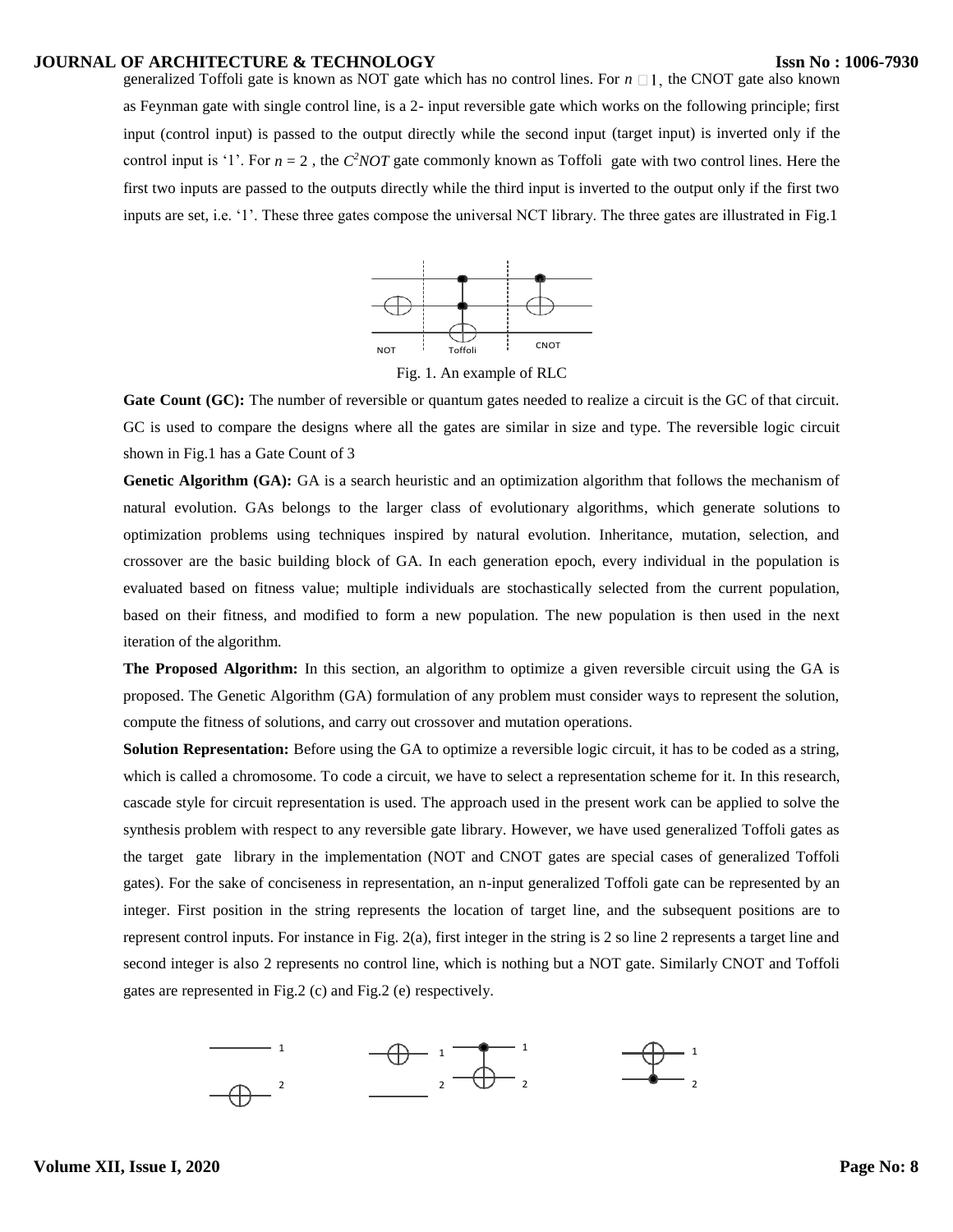

Fig. 2. Coding methods for NCT library gates.

# **Fitness function evaluation:**

Fitness function evaluation in GA is the key factor for the convergence of the generation to the global solution and determines the effectiveness of our proposed algorithm. In AGA we divided the fitness function *f* into three parts, which are explained below:

 One of the major criteria of optimization is the maximization of the number of correct output pins. For this we define a fitness function,

$$
f1 = 1 - \frac{hd}{hd_{\text{max}}}
$$
 (1)

Where, *hd* is the Hamming distance and  $hd_{max} = 2^{mgl} * mgl$ 

RLC with lesser QC are more favourable,

$$
f2 = 1 - \frac{Qc}{Qc_{\text{max}}}
$$
 (2)

Where  $QCmax = |N \circ G(2^{mgl} \Box 3)|$  (3)

mgl is the maximum gate length (Maximum value of the size of the gate).

 The RLC with lesser number of wired gates(*NWG*) out of Number of gates(*NoG*) is favourable, which gives us the third fitness function,

*NoG*  $f3 = 1 - \frac{NWG}{NSG}$  (4)

The overall objective function is the weighted sum of all these fitness functions given as,

$$
f = \sum_{i=1}^{3} a_i (itr)^* f\mathbf{i}(itr)
$$
\n<sup>(5)</sup>

where,  $\alpha_i$ (itr) is the weight of each fitness function in the *itr*<sup>th</sup> generatio

We have changed,  $\alpha_i$  dynamically as,

$$
\alpha_i\bigl(itr + 1\bigr) = w\alpha_i (itr) * (1 - f_i (itr))
$$
\n(6)

We have considered adaptive genetic algorithm (AGA), where the mutation and crossover rates are changed based upon the generation count and hamming distance respectively. With the increase in generation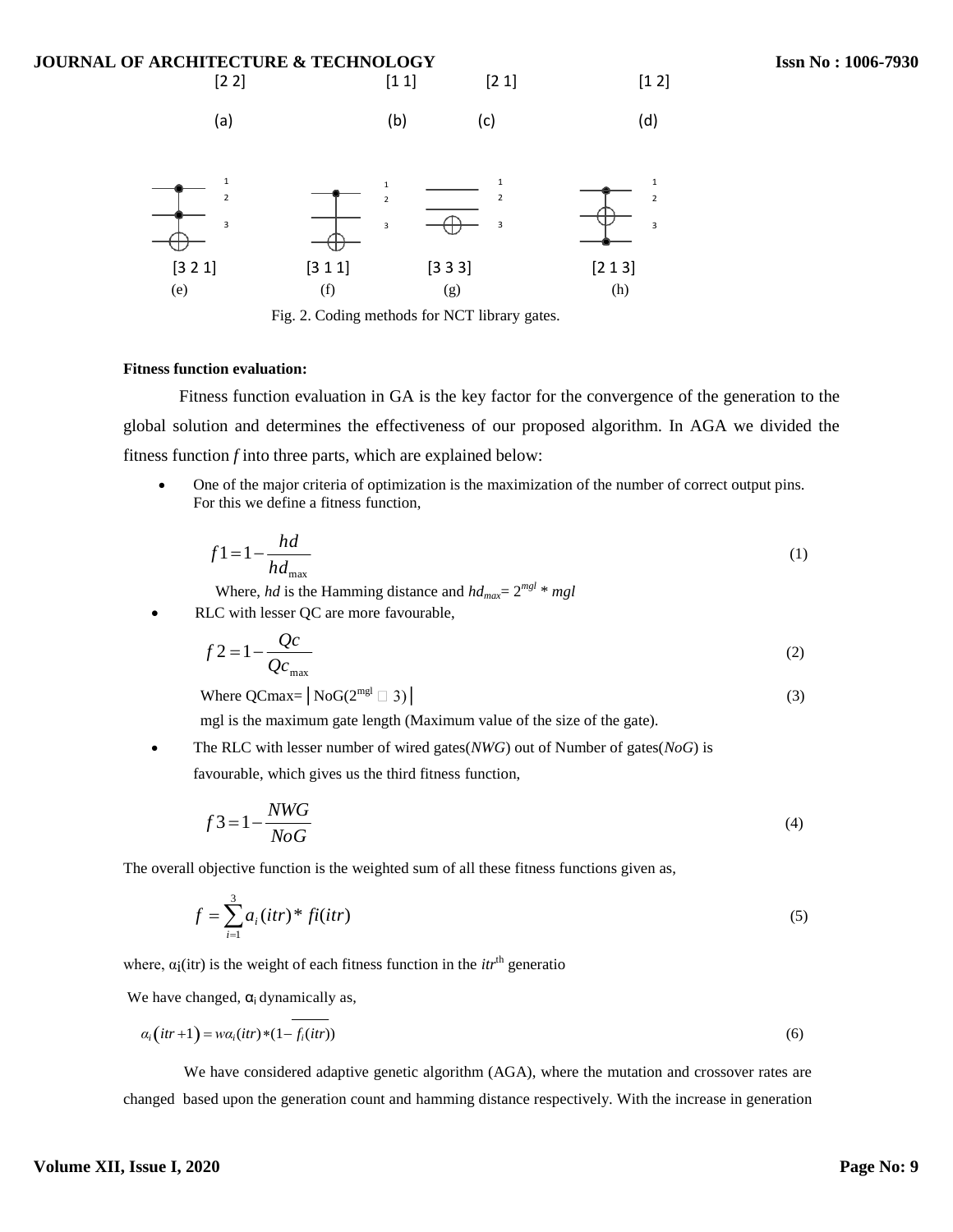## **JOURNAL OF ARCHITECTURE & TECHNOLOGY**

count (*itr*) and hamming distance (hd) the rate of crossover decreases. If the crossover rate is represented by

*r<sup>c</sup>* and the hamming distance of two individuals by *hd*, then *r<sup>c</sup>* is given as:

$$
r_{co}e\frac{-k_1itr}{1+k_2.h d_{max}} \tag{7}
$$

Where, r<sub>c</sub>O is the initial mutation rate; *itr* and *maxit* are the current and maximum generation value respectively. $hd_{max}$  is the maximum hamming distance among chromosomes and  $k_1$ ,  $k_2$  are constants. Similarly the mutation rate is decreased exponentially with the generation (*itr*) value as:

$$
m_{t} = m_{t0} e^{\frac{-\beta \cdot \text{irr}}{\max t}} \tag{8}
$$

Where, m<sub>t</sub> $\theta$  is the initial crossover rate and  $\beta$ =2.

**Example 1**: Consider a reversible specification  $f = [1032]$  of circuit size mgl = 2.

Let's consider *NoG*=6,  $\alpha_1$ =0.4,  $\alpha_2$ =0.3,  $\alpha_3$ =0.3,  $w$ =0.9

**For**  $\textbf{p}$   $\textbf{p}$  = 0, input vector [0 1 2 3] use chromosome1= [2 2, 2 1, 1 1, 1 2] as shown in Fig.3, and generates output vector= [1 2 0 3].

The fitness function  $f_1 = 1 - (hd/hd_{max}) = 1 - (4/8) = 0.5$ 

$$
f_2=1-(4/6)=0.33 f_3=1-(4/6)=0.33
$$

Overall fitness function f=  $(a_1 * f_1) + (a_2 * f_2) + (a_3 * f_3) = (0.4 * 0.5) + (0.3 * 0.33) + (0.3 * 0.33) = 0.398$ 

 $\Box_{i(itr+1)}$ dynamically updated as  $\Box_i(1)=(0.9^* \Box_i(0))^*(1-$ 

0.386)=0.613\*(0.9\* $\square_i(0)$ ) For  $k_1=2$ ;  $k_2=1$ , r<sub>c</sub>O=0.9, *maxit*=400

Crossover rate is updated as 
$$
r_c = \frac{0.9 * e^{-\frac{2*1}{400}}}{1 + 1 * \frac{4}{8}}
$$

Mutation rate update d as  $m_{\scriptscriptstyle \ell} = 0.2$   $^*e^{-2\scriptscriptstyle\rm {}^{*}1/400}$ 



Fig. 3. Representation of chromosome1= [2 2, 2 1, 1 1, 1 2].

For a given reversible specification and size, the evolution process starts with a randomly generated individual called as a population. Each Individual/chromosome represented by a sequence of integers as shown in Fig.3. For the each generation fitness value of the individual has been calculated as illustrated in example 1 and depending upon the fitness values two chromosomes get selected, and then evolved (mutated, crossed-over, or replicated) to the next generation of individuals in the search of optimal solution. Generally, the algorithm terminates on two conditions: 1) maximum number of generations has been reached; 2) Suitable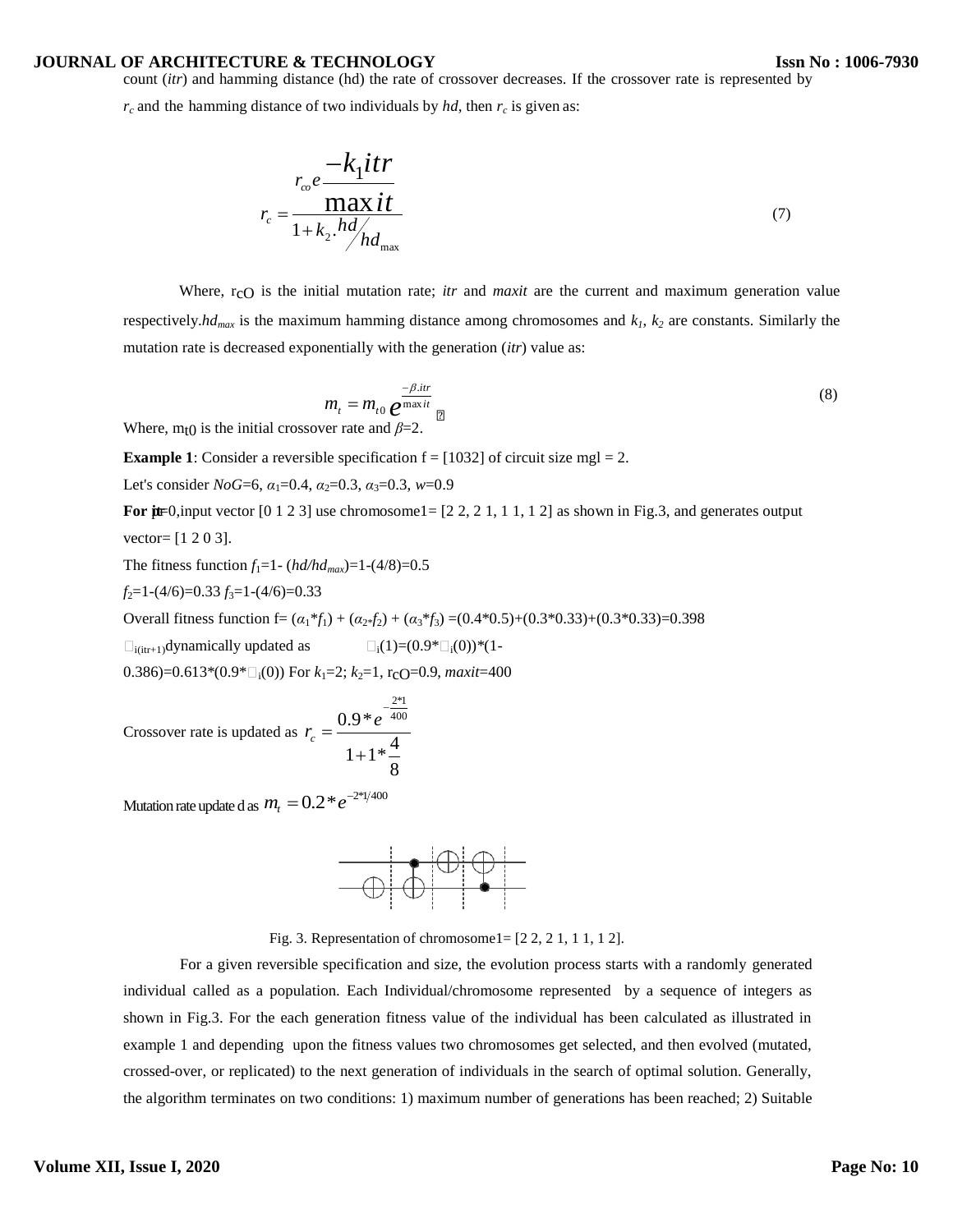## **JOURNAL OF ARCHITECTURE & TECHNOLOGY**

fitness value has been achieved in the population. The basic structure of the has been reached; algorithm is

described in Fig.4

| Input: The desired permutation vector Output: A sequence<br>of Toffoli gates begin                                                                                                                                                                 |  |  |  |  |
|----------------------------------------------------------------------------------------------------------------------------------------------------------------------------------------------------------------------------------------------------|--|--|--|--|
| generate_initial_population P(itr=0);                                                                                                                                                                                                              |  |  |  |  |
| for itr=0 to maxit begin calculate_fitness(itr);                                                                                                                                                                                                   |  |  |  |  |
| for $k=1$ to popsize                                                                                                                                                                                                                               |  |  |  |  |
| begin                                                                                                                                                                                                                                              |  |  |  |  |
| Select two individual;                                                                                                                                                                                                                             |  |  |  |  |
| Adjust crossover rate based on hamming distance and <i>itr (iteration)</i> value; Crossover on the<br>population $P(itr)$ & generate the new population $P(itr)$ ; Mutate the population $P'(itr)$ and generate the<br>new population $P(itr+1)$ ; |  |  |  |  |
| end<br>Fig.4. Basic structure of the algorithm.<br>$itr =itr + 1$ ;                                                                                                                                                                                |  |  |  |  |
| Check for optimal solution in P(itr) & terminate;                                                                                                                                                                                                  |  |  |  |  |
| end                                                                                                                                                                                                                                                |  |  |  |  |

Fig.4. Overall flow of the synthesis algorithm

#### **Experimental Results:**

The algorithm is implemented in MATLAB R2012a (7.14.0.739) on a core i5 based PC with 2.5GHz and 4GB RAM. The program receives desire permutation as an input and output a sequence of gates. The parameters used in this algorithm were tuned through a series of experimentation simulations. Values of various parameters used are

- Population Size (popsize): 20
- Initial Crossover rate  $(r<sub>c0</sub>)$ :0.9
- Initial mutation rate  $(m_{t0})$ :0.2
- Number of generations (maxit): 400

The input to the program is the array of desired output (des\_out) and output is the array of gates needed for the synthesis. For example, when [1 0 3 2] is given as the des\_out, the output gate array is:

# [1 2 1 2 1 1 1 1 1 1 2 1 1 1 2 1]

Where each gate is a two input gate, and after removal of redundant gates the output gate array is:

[1 1 2 1 1 1 2 1]

The gate array is shown in Fig. 5.



Fig.5. Reversible function [1 0 3 2].